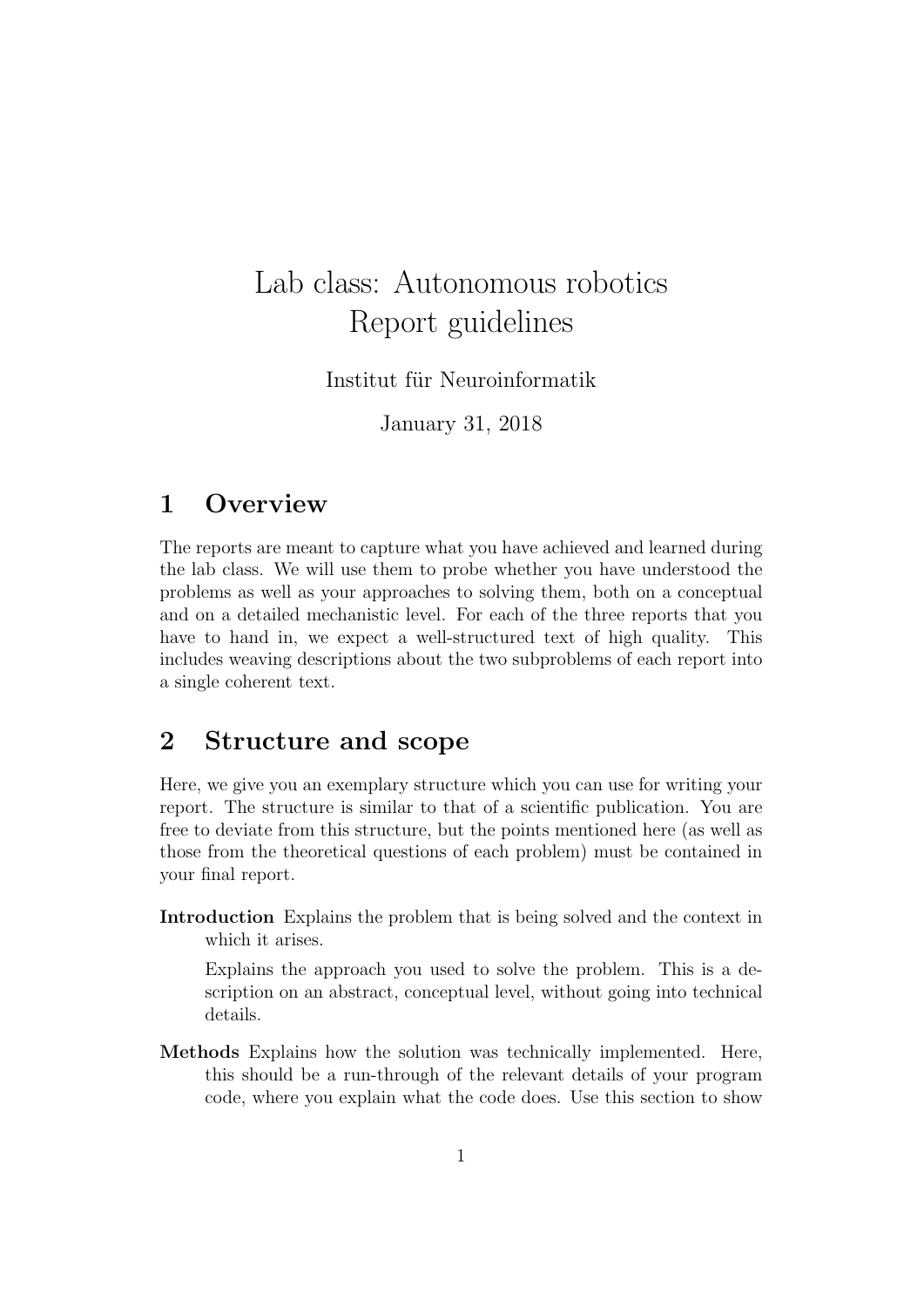us that you understand the code. Proceed through the code chunk by chunk and explain the relevant parts in just as much detail as is necessary. This is a delicate balancing act and requires that you understand which parts of the code are trivial and which are vital in solving the given problem. Not describing vital parts of the code here will lead to a deduction of points.

- Results Use this section to show us that your code works and solves the problem. Make sure to include plots whenever it is helpful and describe what the plots show. Describe your observations of experiments and explain them.
- Discussion Use this section to answer theoretical questions that are not covered in other sections and ask for more conceptual thinking.
- (Feedback) How much of a challenge was the problem for you? What was the most challenging part? How challenging was the writing? Writing two or three sentences is enough here. (This section is not part of scientific publications but helpful for us. It will not be graded, but much appreciated!)

Each problem description will have a list of theoretical questions. Think of these questions as hints to what you should write about in your report. Make sure that your report addresses all of the questions. If you do not address all questions, we will deduct points. Each question will fit well into one of the sections of the report. Do not simply write answers to each question but address the questions in the section that fits best and weave it into a coherent text. This means that you will have to think about where and how to answer the question before writing the answers.

For structuring the text, here are a couple of things you should look out for; we will use similar criteria for grading your text:

- Did you divide the report into appropriate sections, for example, the ones suggested above? Could a different structure help the reader understand your text better?
- Within sections, is the text structured in meaningful paragraphs or is it a single block of text?
- Do paragraphs have themes or are they an aggregation of incoherent sentences?
- Do paragraphs deal with a certain level of abstraction or does the text jump between levels of abstraction?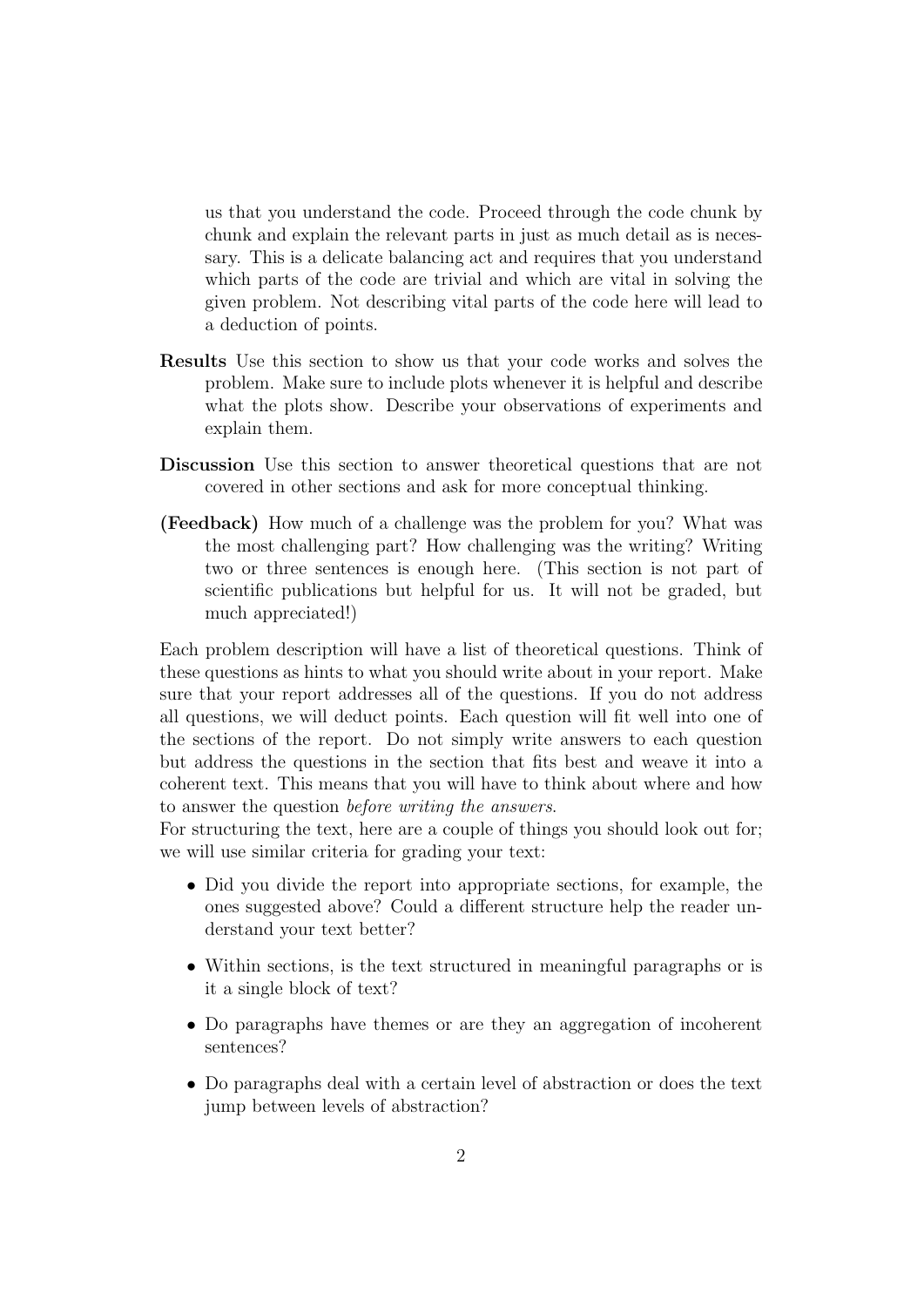## 3 Format

Quality The quality of text and its format should be that of a Bachelor or Master thesis. This means clear, precise, full sentences (no bullet points) and no colloquial language. Strive for as clear a text as possible.

Ask yourself:

- Are sentences concise and to the point or do they consist of a lot of meaningless fill text? Can I remove words without losing information?
- Are the sentences overly long? Are there sentences you can split into several shorter, more concise ones?
- Does the text use colloquial language?
- Does the text state facts and results or does it use judgemental language and opinions?
- Does the text use the correct technical terms and does it use them in the appropriate places?
- Does the text introduce technical terms (and variable names) before using them?
- Figures Figures almost always help the reader to better understand what you mean. Adding a figure also helps your writing process because it gives you something to refer to. Unless you are including photos or screenshots, *always* choose vector graphics over bitmap images; they are much clearer. In graphs and plots, it is crucial to always label axes and include units if applicable. If you do not, we will deduct points. Make sure that you reference figures in your text and that you place a caption below each figure that describes it. You may copy figures from other sources only if you properly cite the source. However, keep in mind that figures you have prepared yourself can be created in just the way you need them to bring across your point. We thus suggest that you create your figures yourself.

Ask yourself:

- Could the text use additional figures to bring across a point?
- Where the text is using a figure, does it help the reader's understanding?
- Were the figures created by myself or are they copied from somewhere?